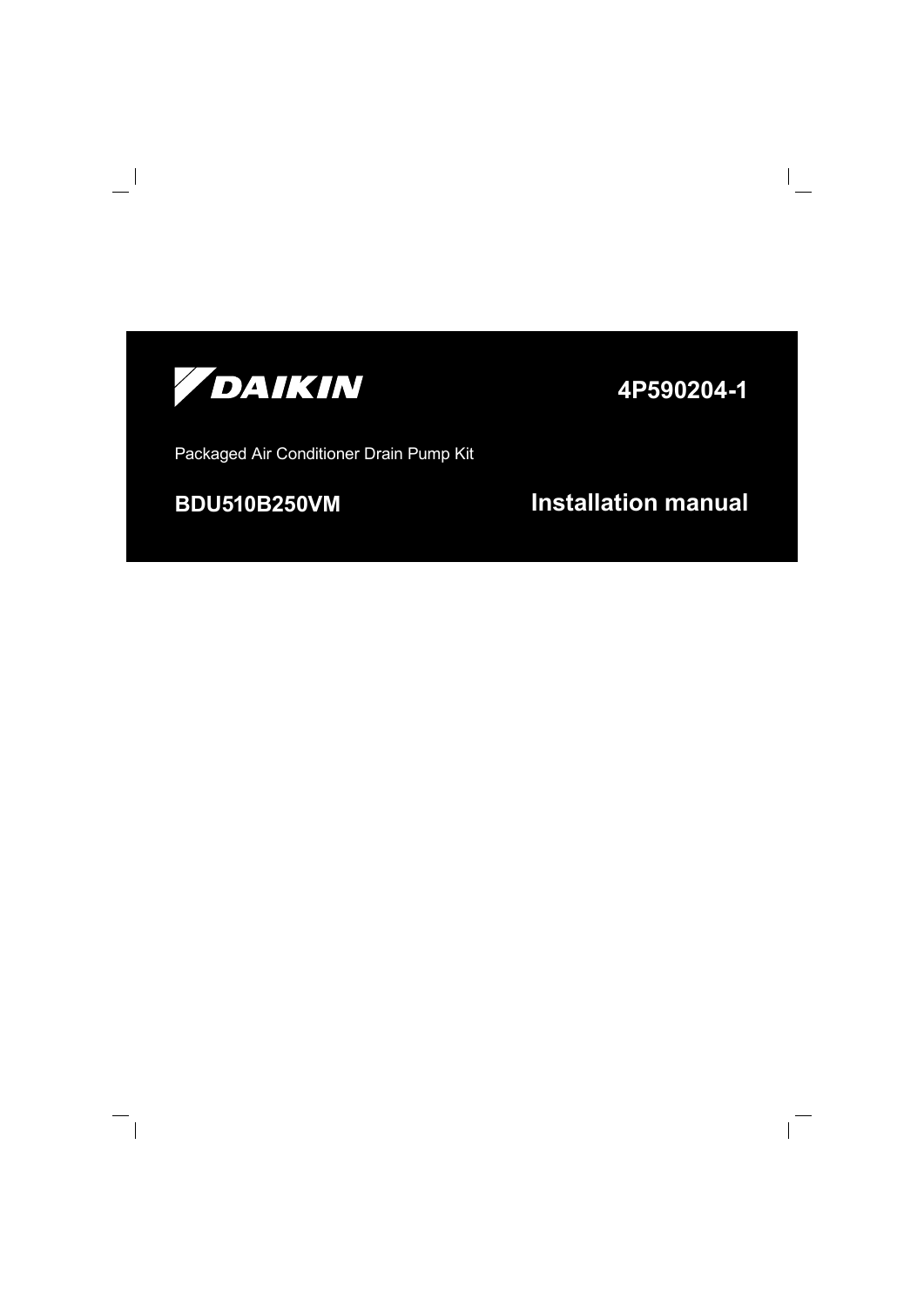Read these instructions carefully before installation. Keep this manual in a handy place for future reference. The original documentation is written in English. All other languages are translations.

### **CONTENTS**

| 1. COMPONENTS                    |  |
|----------------------------------|--|
| 2. PREPARATION FOR INSTALLATION. |  |
| 3. INSTALLATION PROCEDURE        |  |
| 4. DRAINAGE PIPE INSTALLATION    |  |
| 5. ELECTRICAL WIRING             |  |
|                                  |  |
| 7. CHECK AFTER INSTALLATION      |  |
| 8. MAINTENANCE                   |  |
|                                  |  |

# **1. COMPONENTS**

Check that the following accessories are provided and that each accessory is correct in amount.

### **PRECAUTION**

**The accessories are required for the installation of the air conditioner. Be sure to keep them until the installation work is completed.**

| Name     | Drain Pump assembly        | Hanging bracket            | Drain connecting pipe 1    | Drain connecting pipe 2 | Drain connecting pipe 3    |  |  |
|----------|----------------------------|----------------------------|----------------------------|-------------------------|----------------------------|--|--|
| Shape    |                            |                            |                            |                         |                            |  |  |
| Quantity |                            | $\overline{2}$             | 1                          | 1                       |                            |  |  |
| Name     | Heat insulating tube 1     | Heat insulating tube 2     | Heat insulating tube 3     | Heat insulating tube 4  | Heat insulating material 1 |  |  |
| Shape    |                            | 'oi                        |                            |                         |                            |  |  |
|          | ID38 x L35                 | ID38 x L125                | ID38 x L114                | ID38 x L94              | 60 x 290                   |  |  |
| Quantity | 1                          | 1                          | 1                          | 1                       | 3                          |  |  |
| Name     | Heat insulating material 2 | Heat insulating material 3 | Heat insulating material 4 | Mounting screw          | Hose band                  |  |  |
| Shape    |                            |                            |                            |                         |                            |  |  |
|          | 20 x 400                   | 230 x 250                  | 90 x 240                   | M5x12                   |                            |  |  |
| Quantity | 2                          | 1                          | 1                          | 8                       | 3                          |  |  |
| Name     | Cable tie 1                | Cable tie 2                | Plastic band               | Installation manual     |                            |  |  |
| Shape    |                            | $\overline{\phantom{a}}$   |                            |                         |                            |  |  |
| Quantity | L265<br>1                  | L150<br>1                  |                            |                         |                            |  |  |
|          |                            |                            |                            |                         |                            |  |  |

# **2. PREPARATION FOR INSTALLATION**

### **2.1 Required Installation Space**

To install an indoor unit with the drain pump kit, a clearance of 560mm or more is required between the ceiling slab and the ceiling surface (Refer to figure below). Provide an inspection hatch in a position where you can readily service the indoor unit and the drain pump kit.

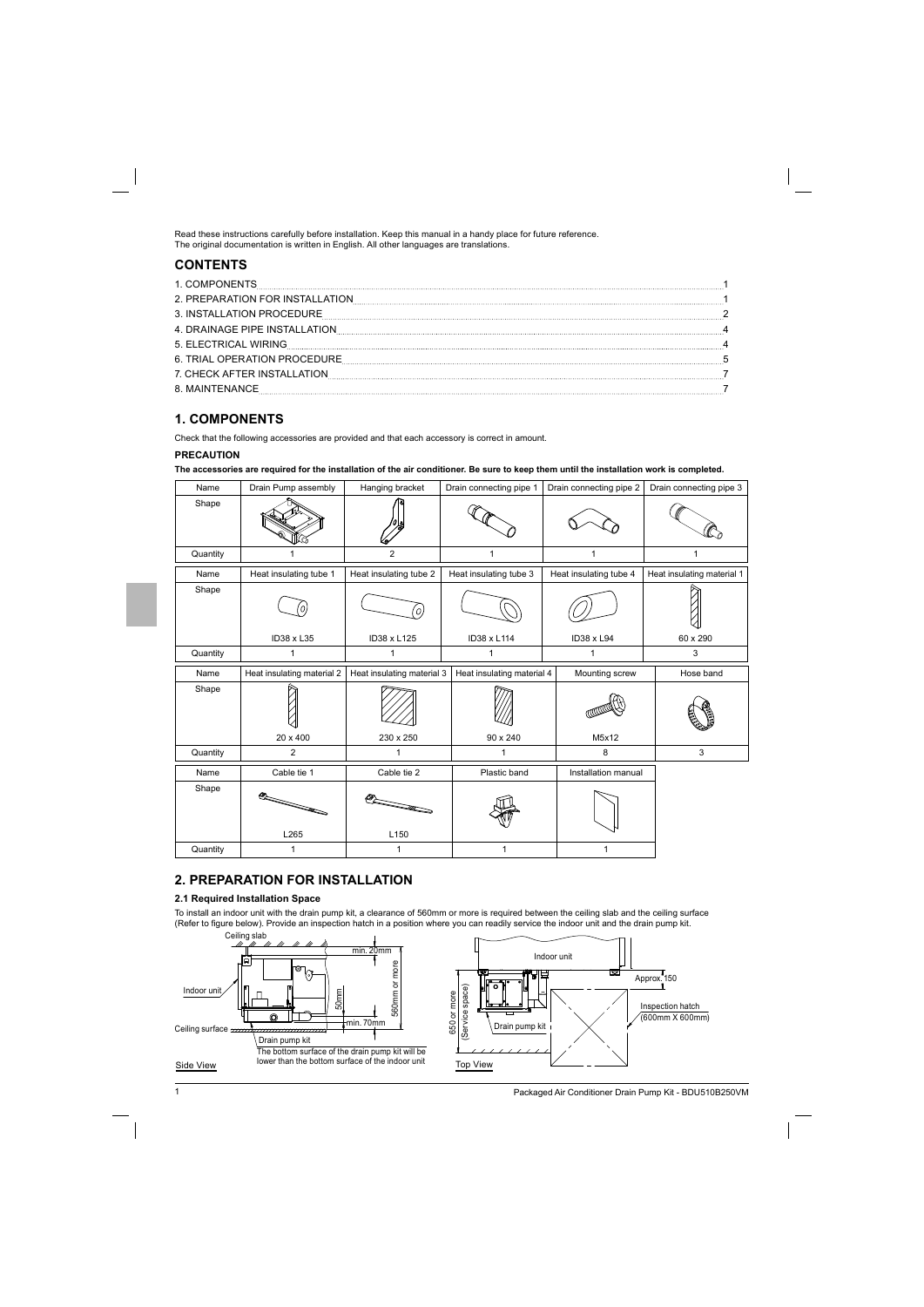#### **2.2 Drain Pump Kit Installation**

Be sure to install this drain pump kit after installing the indoor unit to the ceiling. Failure to follow this instruction may result in damage to the drain pump kit.

#### **Note: The bottom surface of the drain pump kit will be lower than the bottom surface of the indoor unit.**

If this drain pump kit must be installed before the indoor unit is installed to the ceiling, place the indoor unit on wood timbers etc. After installing the drain pump kit, install the indoor unit carefully. Do not push, pull or apply excessive force to drain pump kit, it may damage and cause water leakage.



#### **CAUTION**

**To ensure the proper installation of the drain pump kit, please take note the following consideration when installing the indoor unit.**

• Be sure that the suction side or drain socket side of the indoor unit is not at higher side of unit. Otherwise, the float switch may  **malfunction, causing water leakage or other failure.**



### **3. INSTALLATION PROCEDURE**

### **CAUTION**

- **Do not hold the drain pump kit by the drain socket when installing it to the indoor unit. Doing so may apply excessive force to the root of the socket, resulting in water leakage.**
- **Do not give an excessive load up and down, when pulling and inserting the drain plug.**
- **Be sure to turn OFF the power to the indoor unit before starting the procedure below.**
- 1. Assemble two hanging brackets (included) to the drain pump kit using mounting screw (included).
- 2. Pre-tighten mounting screw (included) at four prepared holes at unit side panel.
- 3. Mount the drain pump kit to the four pre-tightened screws at unit side panel, then tighten all the screws to fix the drain pump kit to side panel.



- 4. Insert heat insulating tube 1 (included) onto indoor unit drain socket.
- 5. Wrap the threaded end of the drain connecting pipe 1 (included) with thread seal tape. Then attach the drain connecting pipe 1 to the indoor unit drain socket.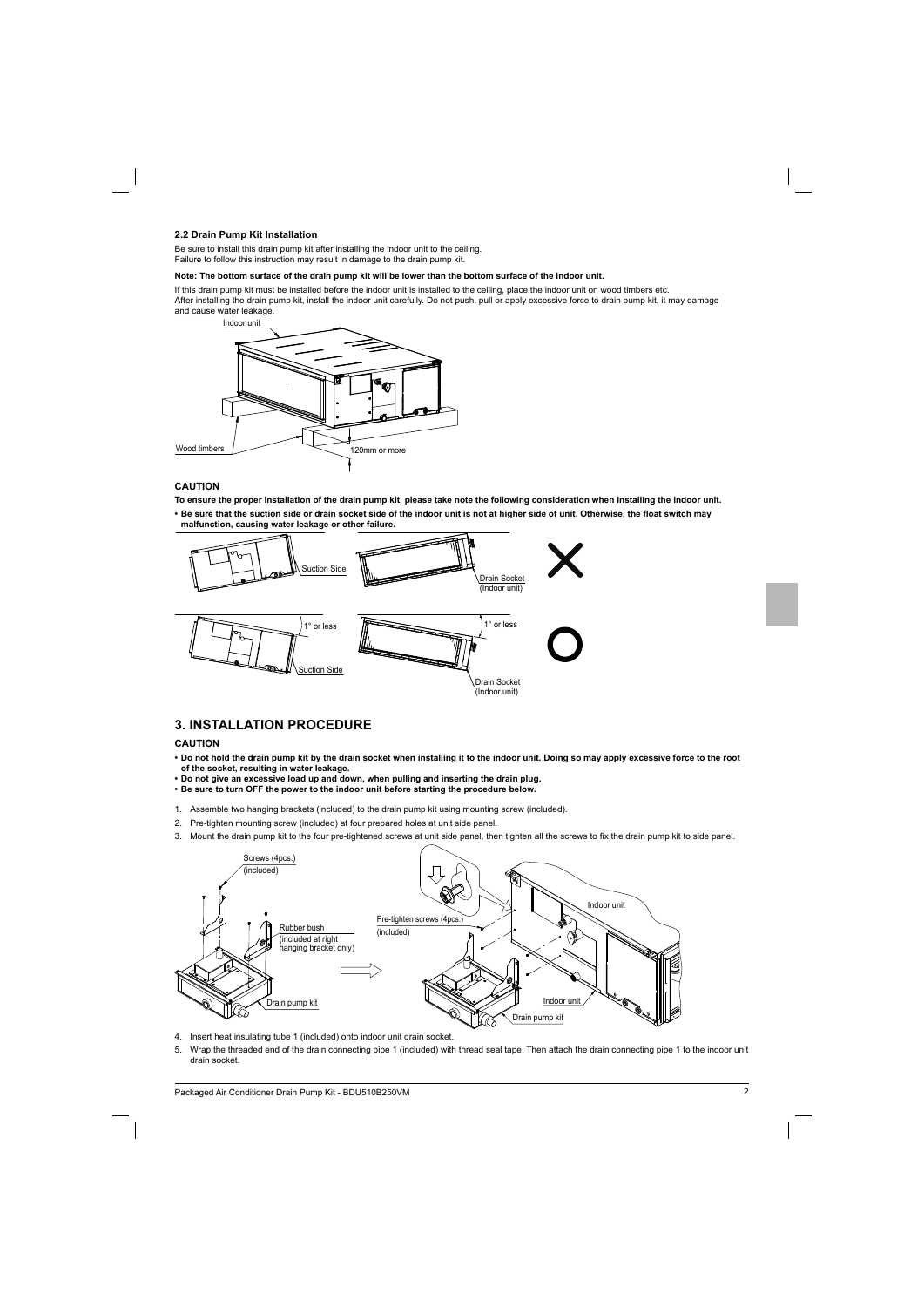6. Insert heat insulating tube 2 (included) onto drain connecting pipe 1.



- 7. Insulate drain connecting pipe 2 (included) with heat insulating tube 3 (included), heat insulating tube 4 (included) and heat insulating material 1. **Note: Be sure to apply glue around the join of heat insulating tube 3 and heat insulating tube 4.**
- 8. After glue dry, affix heat insulating material 1 (included) to cover the join area.



- 9. Connect the drain connecting pipe 2 to the drain pump kit and the drain connecting pipe 1. **Note: Be sure to connect the elbow side of the drain connecting pipe 2 to the drain pump kit.**
- 10. Clamp the pipe joints with the hose bands (included).
- 11. Wrap heat insulating material 2 around the drain connecting pipes at hose band location. Then wrap the drain connecting pipes with heat insulating materials 3 and heat insulating material 4. And finally wrap the exposed heat insulating tube with heat insulating material 1.



- 12. Connect the drain connecting pipe 3 (included) to the outlet of the drain pump kit. **Note: Be sure to incline the external drain pipe downward.**
- 13. Clamp the pipe joints with the hose bands (included).
- 14. Do not install the heat insulating material (field supply) to the outlet of the drain pump kit at this point. It will be installed after the draining check in the trial operation procedure (Refer to 6. TRIAL OPERATION PROCEDURE).

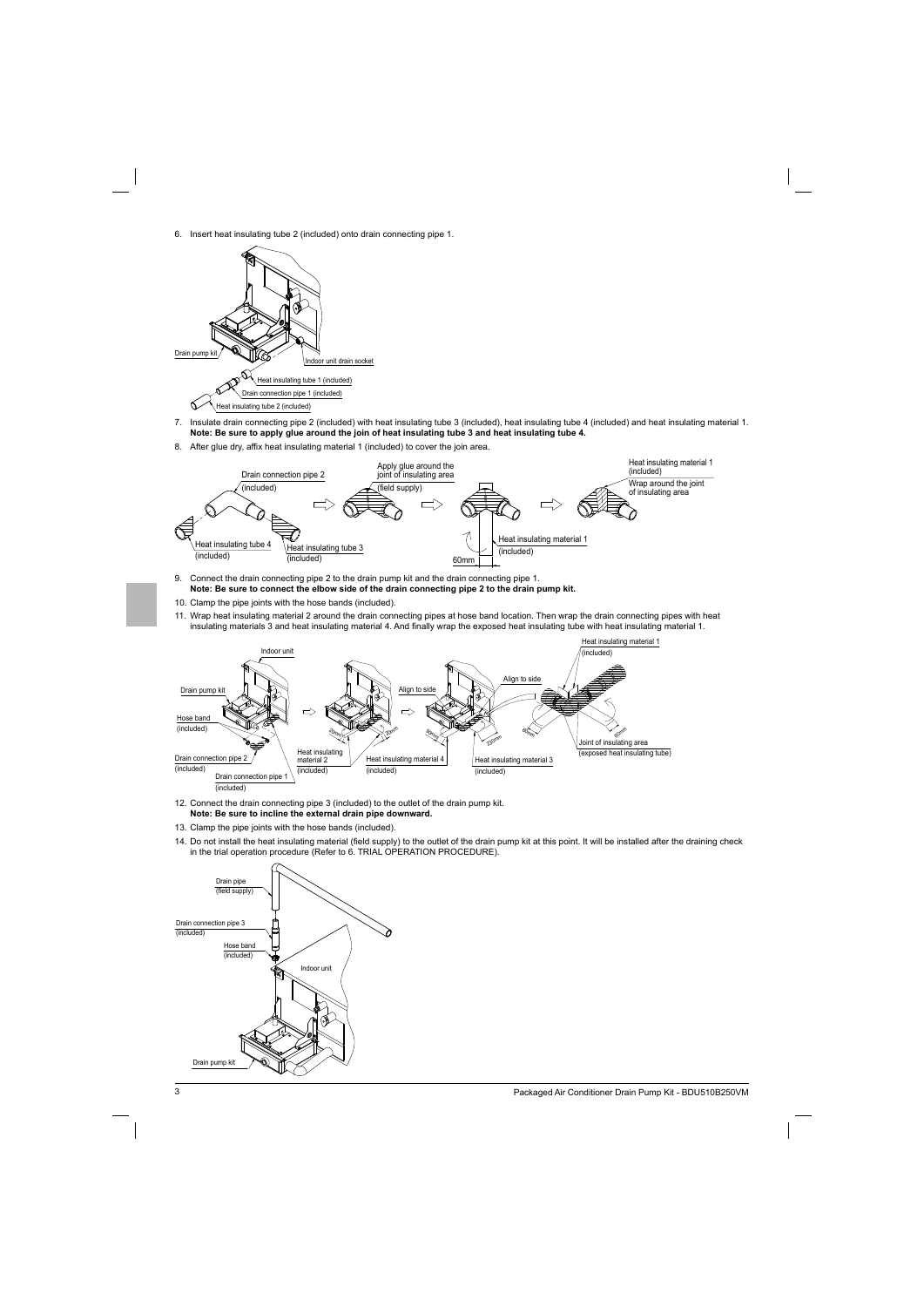# **4. DRAINAGE PIPE INSTALLATION**

Install the drain pipe to ensure proper drainage.

- 1. Use a pipe diameter equal to or larger than that of the connecting pipe (PVC pipes with a nominal diameter of 25mm and an external diameter of 32mm).
- 2. Make the pipe length as short as possible and incline the pipe downward at a ratio of 1/100 or greater to prevent the accumulation of air.
- 3. Install pipe supports at intervals of 1.0m to 1.5m to prevent deflection.

4. Use a new drain hose and hose bands when replacing the drain pump kit with a new one.



### **CAUTION**

- **The height of the drain-up pipe must be 750mm or less relative to the indoor unit drain outlet.**
- **The rising drain-up pipe must be installed vertically.**



• Refer to the figure below for concentrated drain piping.



# **5. ELECTRICAL WIRING**

Perform electrical wiring for the drain pump kit properly as follows.

### **CAUTION**

**• Be sure to turn OFF the power to the indoor unit before starting the procedure below.**

- 1. Remove the indoor unit control box cover.
- 2. Insert drain pump and float switch lead wires through the rubber bush on the hanging bracket. Route and connect the lead wires to the printed circuit board of the indoor unit (Refer figure below).
- 3. Bind the lead wires together with the drain connecting pipe 1 (included) using cable tie 1 (included). Note: Do not compress the insulation after install the cable tie. Be sure the lead wire is fixed close to the indoor unit.
- 4. Clamp the lead wires inside control box using cable tie 2 (included) and plastic band (included), along the path to PCB, secure with other hardness wires fixing band (Refer to figure below).
- 5. Remove the short circuit connector from the X15A terminal on the indoor unit printed circuit board (A1P).
- 6. Connect the float switch lead wire to the X15A terminal
- 7. Connect the drain pump lead wire to the X25A terminal.
- 8. After completion of the wiring, be sure to organize the wires neatly, bind together and clamp the wires.
- 9. Install back the indoor unit control box cover.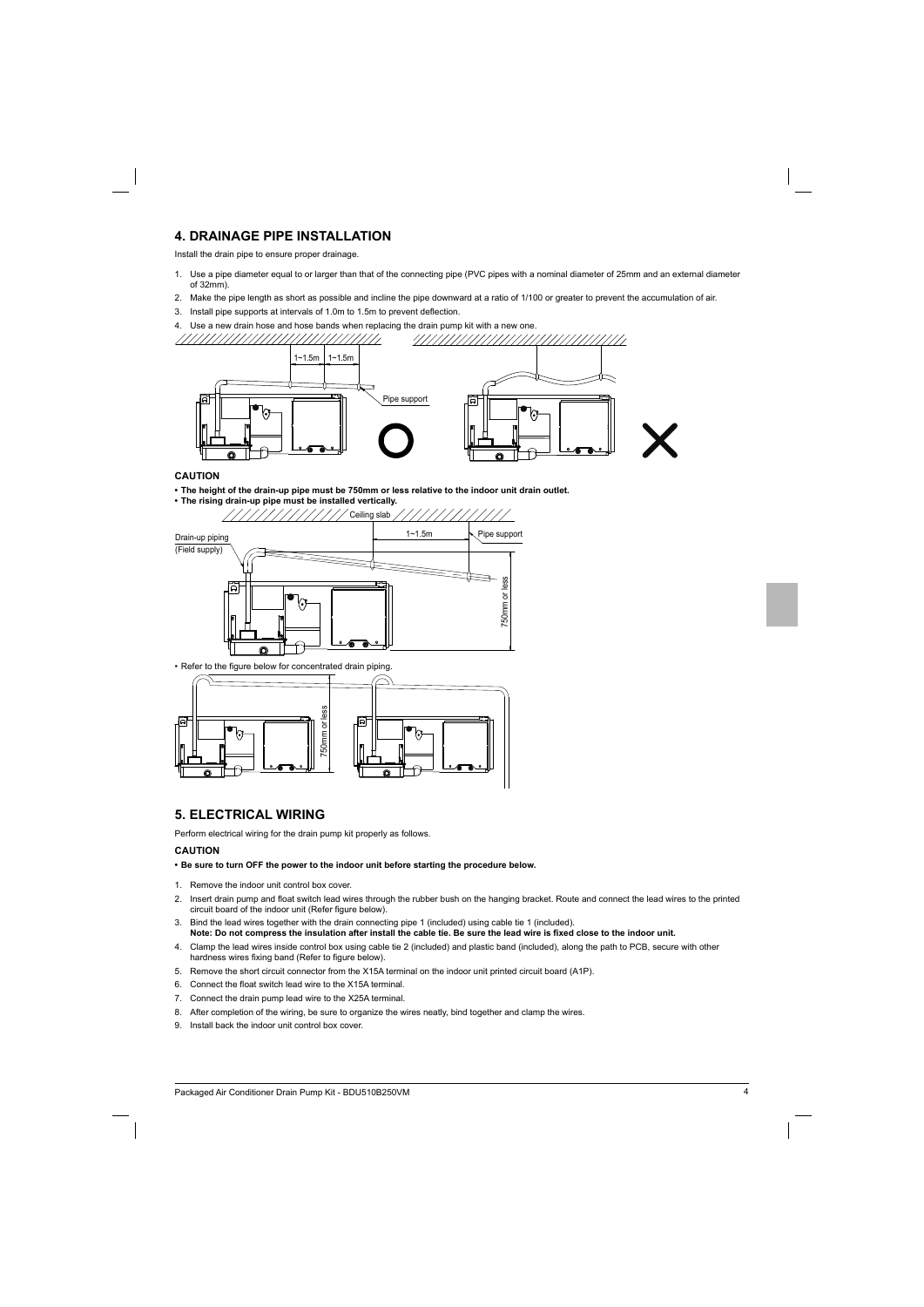

# **6. TRIAL OPERATION PROCEDURE**

### **CAUTION**

### **• Be sure to turn OFF the power to the indoor unit before starting the procedure below.**

- 1. Check again that the installation and electrical wiring procedures for the drain pump kit have been completed properly.
- 2. Remove the inspection port cover from the drain pump kit and service panel from the Indoor unit (Refer to figure below).



- 3. To check the drain condition of the drain pump kit, pour approximately 3 litres of water from the service panel opening into drain pan (Refer to figure below).
- 4. Ensure that the water flows out smoothly without leakage.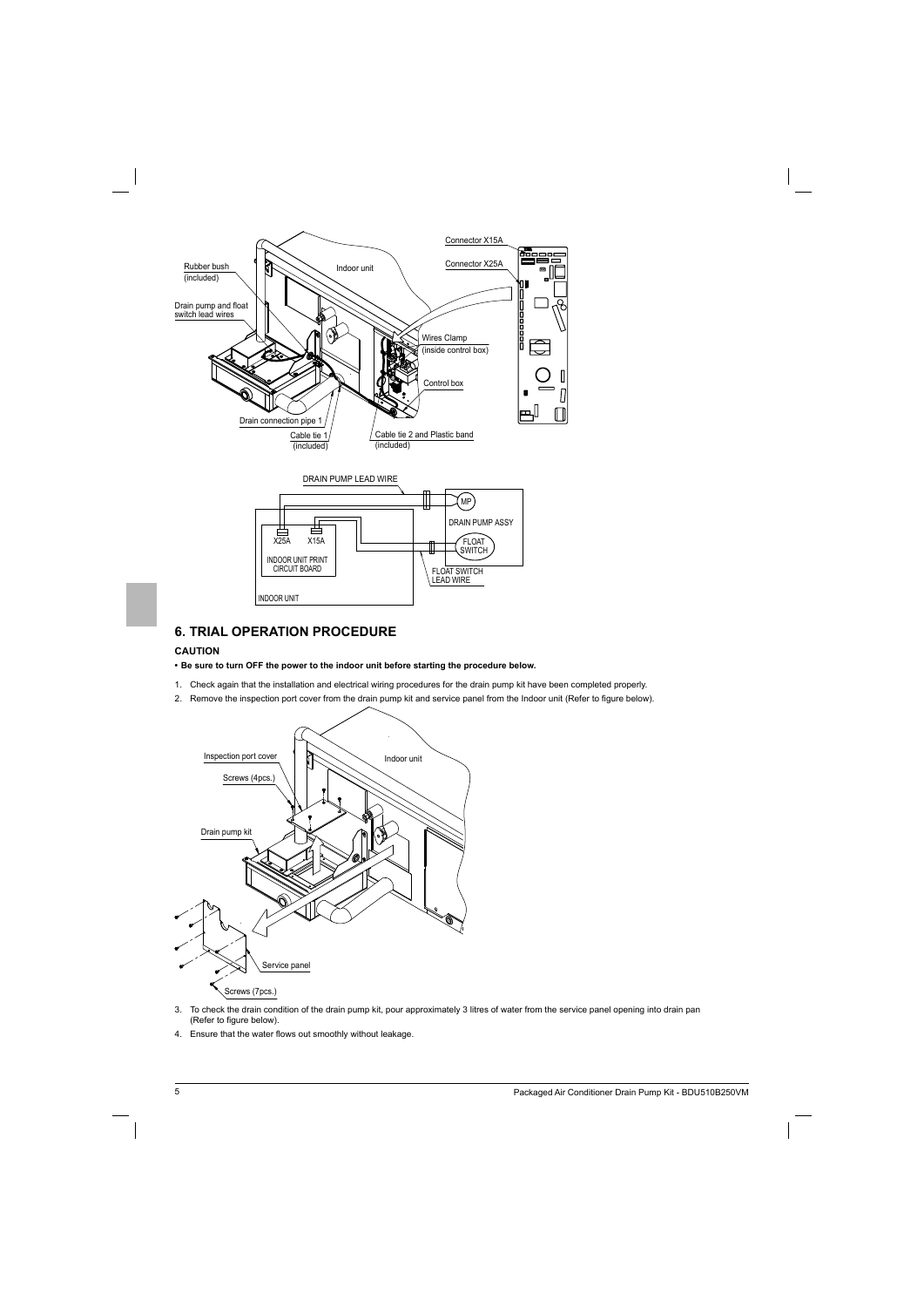

### ■ **IF ELECTRICAL WIRING HAS BEEN COMPLETED:**

- 5. After making sure that the indoor unit control box cover is closed, turn ON the power.
- 6. Use the remote controller to perform COOL operation and check the drain condition by pressing upward the drain connecting pipe 3 (included).

#### **NOTE:**

- If using a VAV type air conditioner, you may not be able to perform COOL operation unless trial operation of the outdoor unit is completed.
- In this case, check the drain condition by performing COOL operation during or after trial operation of the outdoor unit.
- 7. After checking the drain condition, stop the COOL operation and reinstall the service panel and the inspection port cover.

#### ■ **IF ELECTRICAL WIRING HAS NOT BEEN COMPLETED:**

- 5. Remove the indoor unit control box cover, connect the remote controller to P1 and P2 terminal of the operation terminal block (X2M). Connect a single-phase 220V~240V power supply and earth wire to the L, N and earth terminal of the power terminal block (X1M). Then close the indoor unit control box cover and turn ON the power.
- 6. Use the remote controller to start trial operation mode and select FAN operation mode with the operation mode button.
- 7. Press the ON/OFF button to start the drain pump. Press upward the drain connecting pipe 3 (included) to check the drain condition (Refer to figure below).

#### **CAUTION**

#### **• Be careful as pressing the ON/OFF button causes the indoor unit fan to rotate.**

- 8. After completion of the drain condition check, turn OFF the power. Then disconnect the remote control wire and the earth wire, and close the control box cover.
- 9. Reinstall the service panel and the inspection port cover.



### ■ **AFTER TRIAL OPERATION COMPLETED:**

- 1. Reinsert the drain connecting pipe 3 (included) all the way and clamp it with a hose band (included). **Note: Be sure that there is no gap between the drain connecting pipe 3 (included) and the drain pump kit.**
- 2. Insulate the drain connecting pipe 3 (included) with insulation tube (field supply) to prevent dew condensation.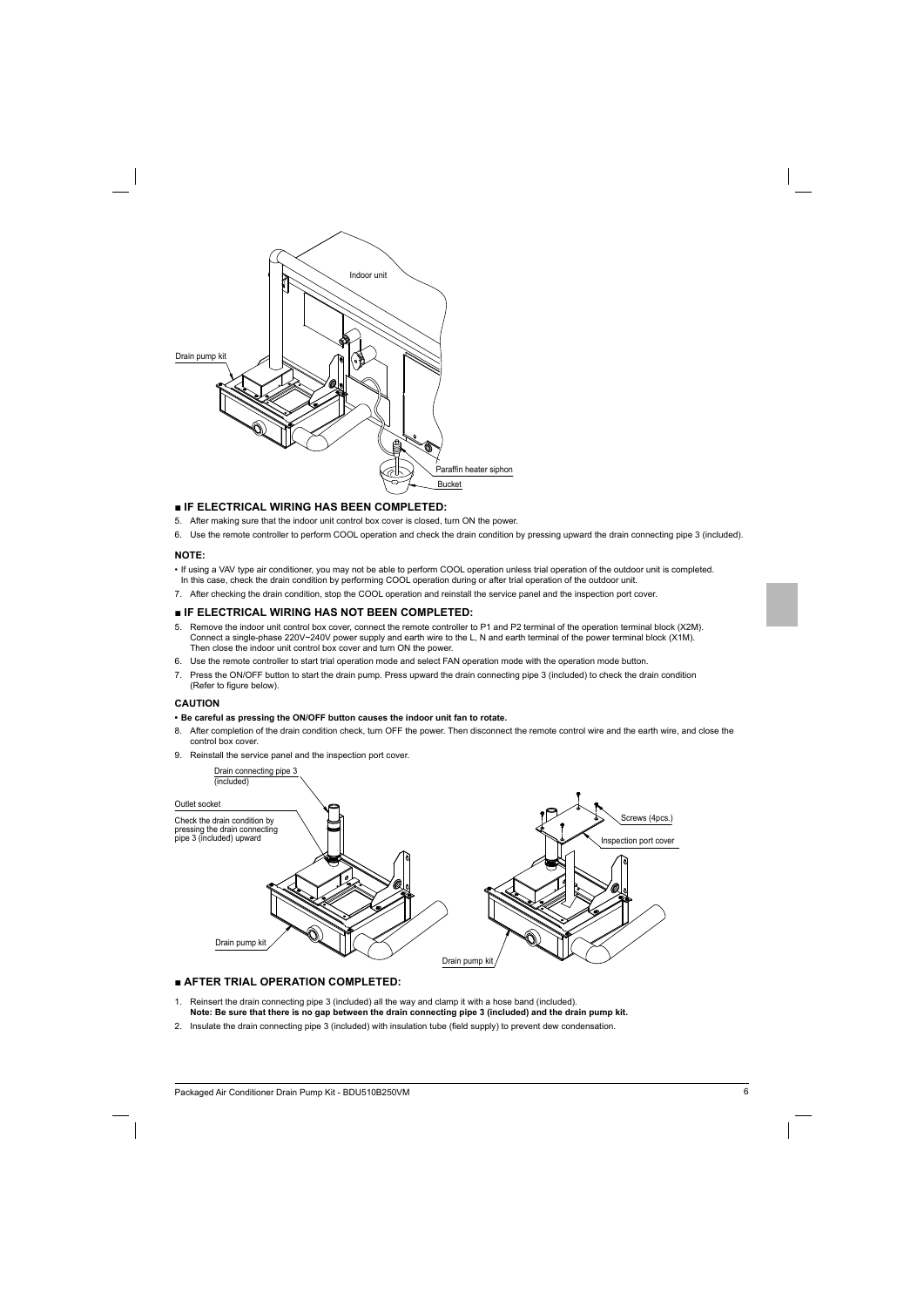

# **7. CHECK AFTER INSTALLATION**

Check again at the least the following items after completion of installation.

| <b>Check Item</b>                                                  | <b>Check Mark</b> |
|--------------------------------------------------------------------|-------------------|
| Are the indoor unit and the drain pump kit installed horizontally? |                   |
| Is the drain pipe connected firmly?                                |                   |
| Is there no possibility of water leakage?                          |                   |
| Is the drain piping properly inclined downward (1/50 to 1/100)?    |                   |
| Is the drain hose adequately insulated?                            |                   |
| Are the wires connected correctly?                                 |                   |

# **8. MAINTENANCE**

Clean the drain pump kit at the end of every season in which the unit is used for cooling.

- 1. Drain all the water out of the drain pump kit by removing the insulation plug and rubber plug. **Note: Even after removing the rubber plug from the drain pump kit, some water may remain trapped in the drain connecting pipes and the drain pump kit.**
- 2. Remove the inspection port cover from the drain pump kit.
- 3. Remove dust and water in the areas around the inspection port.
- 4. After finish cleaning, install back the inspection port cover, rubber plug and insulation plug.

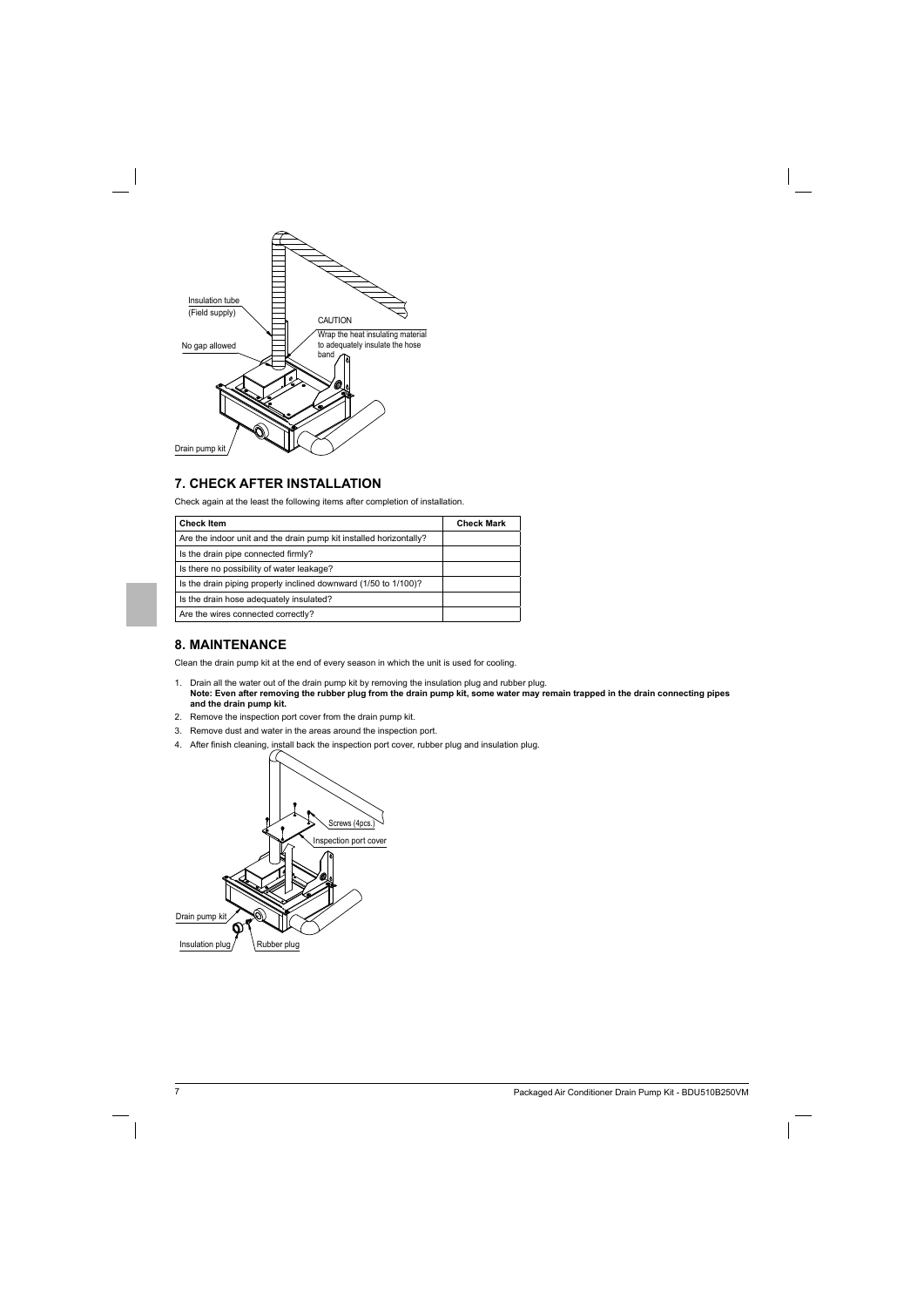

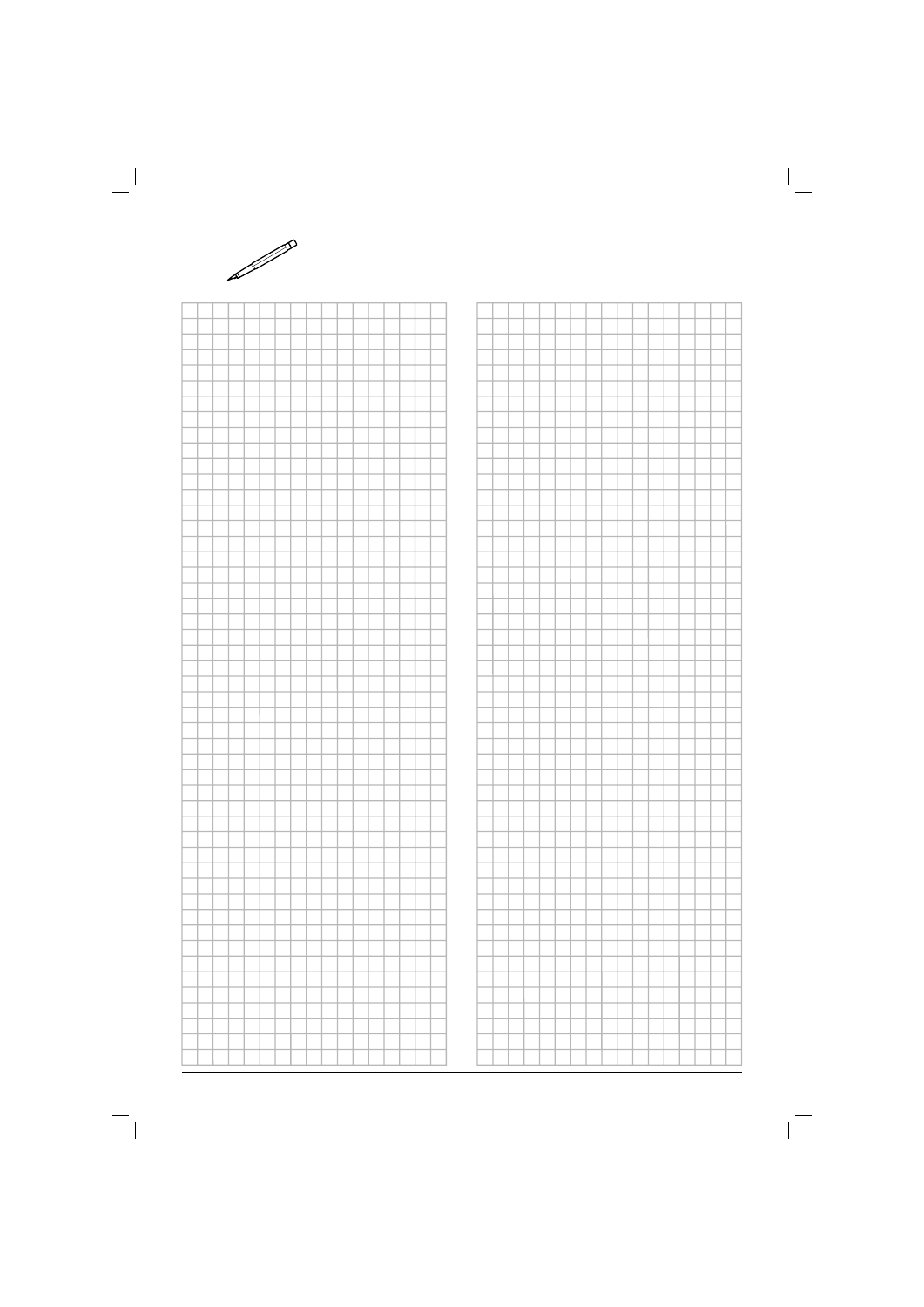

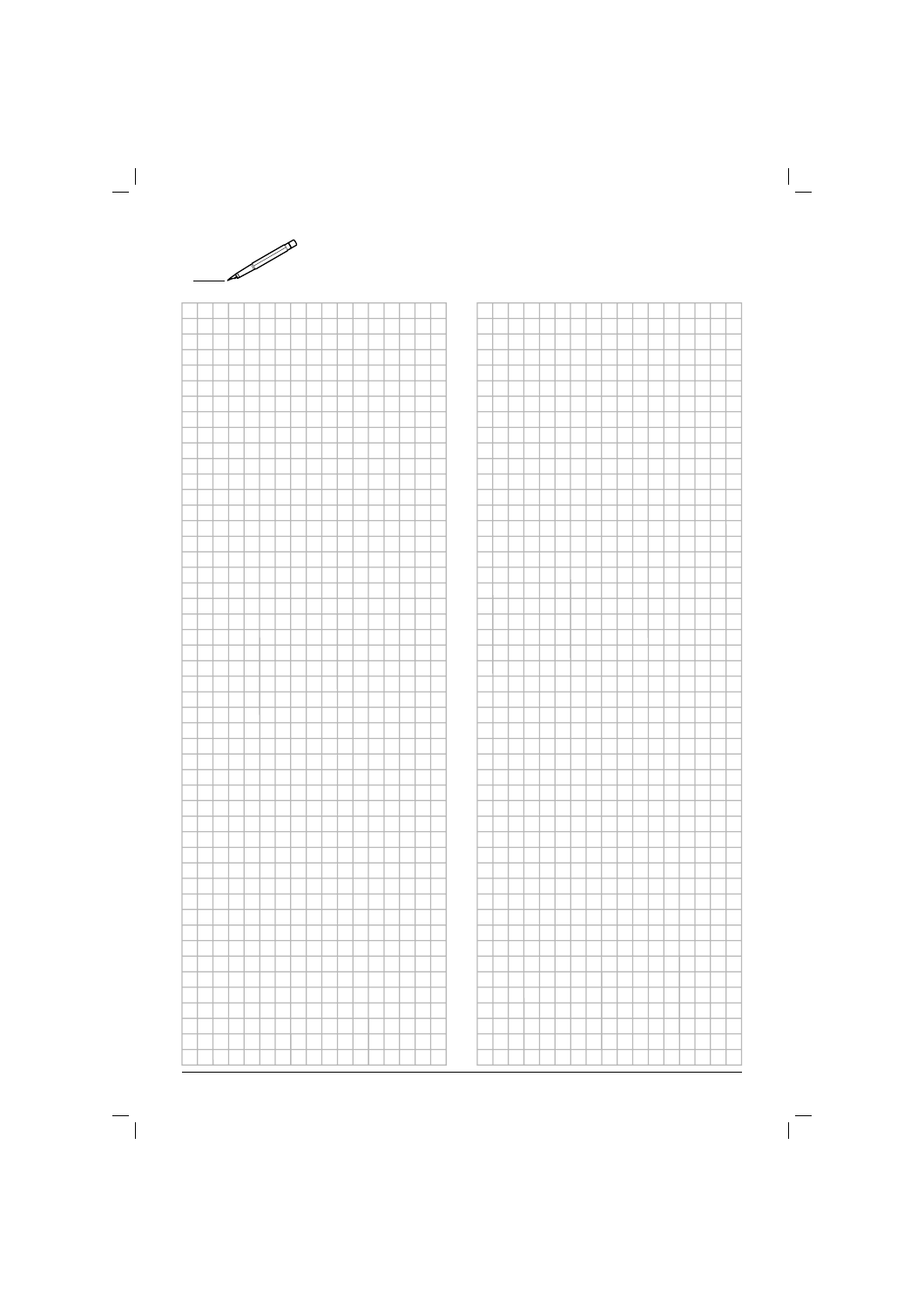